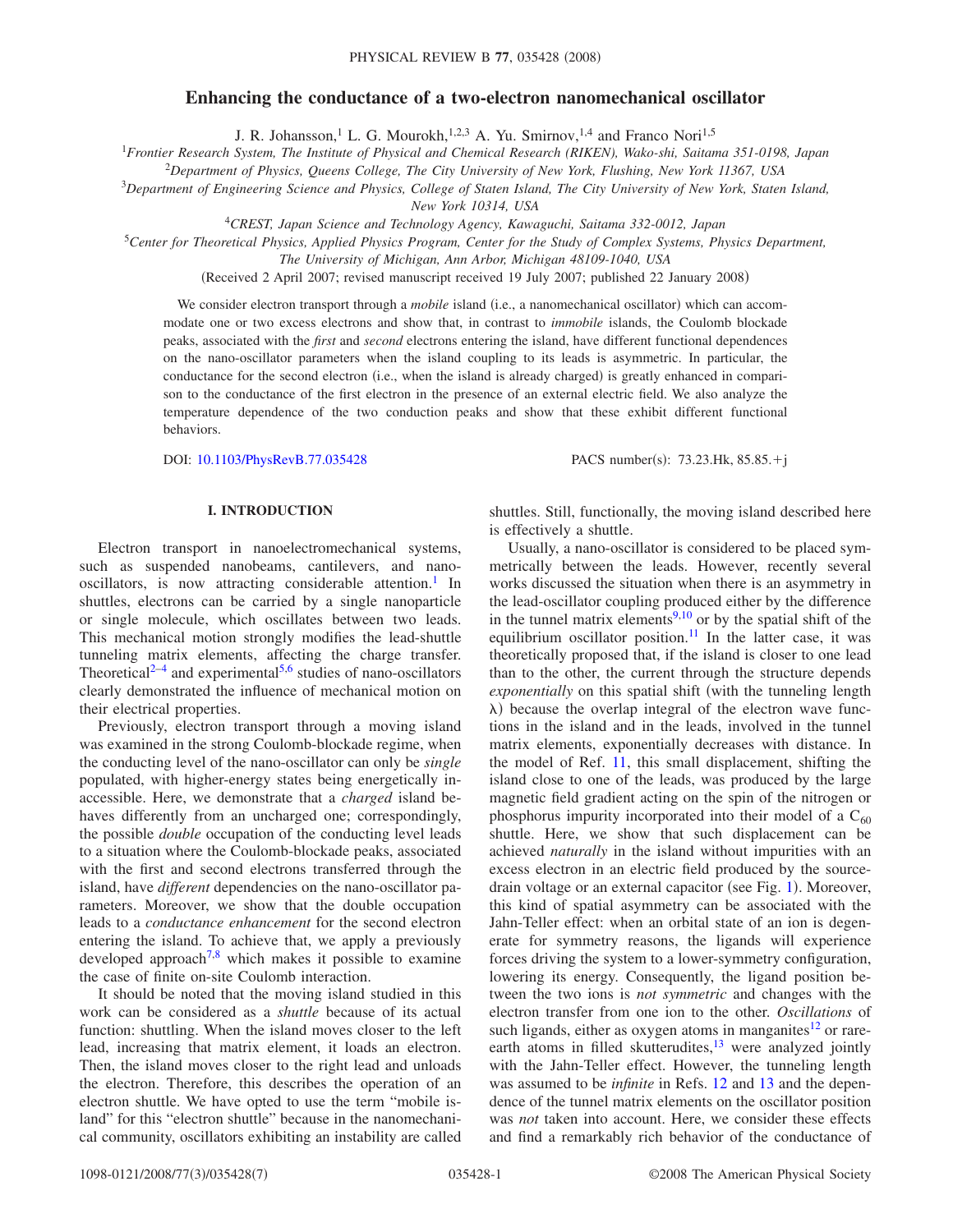<span id="page-1-0"></span>

FIG. 1. (Color online) Schematic diagram of electron transport through (a) uncharged and (b) charged nano-oscillator (electron charge  $e$  is negative).

nano-oscillators, if the matrix elements have an asymmetry as in Refs. [9](#page-6-7) and [10.](#page-6-8)

The present paper is organized as follows. Section II introduces the pertinent Hamiltonian including all interactions. The equations of motion for the electron creation and/or annihilation operators are derived in Sec. III. The equations for the electron populations and the populations correlator are derived and solved in Sec. IV. In Sec. V, we obtain explicit expressions for the lead-to-lead current and discuss the dependence of the conductance on the system parameters. The conclusions of this work are presented in Sec. VII.

### **II. FORMULATION**

To examine electron transport through a moving island, we assume that the island has a single spatial state which can be populated by two electrons having opposing spin projections,  $\sigma$  and  $\bar{\sigma}$ , with *finite* on-site Coulomb interaction  $(U_0)$  $\neq \infty$ ). It should be noted that here we consider the situation where the coupling of the nano-oscillator to the leads is weak, so the Kondo-like correlations are not important. The Hamiltonian of this system is given by  $(\alpha=L, R$  for left, right;  $\sigma = 1, 2$  for spin up, down; and  $\bar{\sigma} = 2, 1$ )

<span id="page-1-1"></span>
$$
H = \sum_{\sigma} E_{\sigma} a_{\sigma}^{\dagger} a_{\sigma} + U_0 a_{\sigma}^{\dagger} a_{\sigma} a_{\sigma}^{\dagger} a_{\bar{\sigma}}
$$

$$
+ \sum_{k \alpha \sigma} E_{k \alpha \sigma} c_{k \alpha \sigma}^{\dagger} c_{k \alpha \sigma} + H_{\text{osc}} + H_{\text{tun}}, \tag{1}
$$

where  $a^+_{\sigma}(a_{\sigma})$  are the creation (annihilation) operators for the

electrons in the island and  $c^{\dagger}_{k\alpha\sigma}$  ( $c_{k\alpha\sigma}$ ) are the creation (annihilation) operators with wave vector  $k$  in the  $\alpha$  lead. The tunneling term,

$$
H_{\text{tun}} = -\sum_{k\alpha\sigma} T_{k\alpha} w_{\alpha}(x) c_{k\alpha\sigma}^{\dagger} a_{\sigma} + \text{H.c.}, \qquad (2)
$$

has tunneling amplitudes depending explicitly on the position *x* of the island as

$$
w_{\alpha}(x) = \exp\bigg(\frac{x}{\lambda_{\alpha}}\bigg),
$$

with the tunneling lengths  $\lambda_L = -\lambda$  and  $\lambda_R = \lambda$  for the left and right leads, respectively. The Hamiltonian of the nanomechanical oscillator also contains the interaction between the charge stored in the oscillator and an effective electric field  $\mathcal E$ as

$$
H_{\text{osc}} = \frac{p^2}{2M} + \frac{M\omega_0^2 x^2}{2} - e\mathcal{E}x \sum_{\sigma} N_{\sigma}.
$$
 (3)

This field  $\mathcal E$  can be produced by the voltage applied to the leads by the Jahn-Teller effect or even by an independently controlled electric field, if the structure is placed inside an external capacitor. Here,  $N_{\sigma} = a_{\sigma}^{+} a_{\sigma}$  is the electron population operator, and *M* and  $\omega_0$  are the effective mass and the resonant frequency of the nano-oscillator, respectively.

After the unitary transformation  $U = \exp{-ip\Sigma_{\alpha}x_{\xi}N_{\alpha}}$ , where  $x_{\mathcal{E}} = e\mathcal{E}/(M\omega_0^2)$ , we obtain the usual expression for the oscillator Hamiltonian,  $H_{\text{osc}} = p^2 / 2M + M \omega_0^2 x^2 / 2$ , and the modified electron operators,

$$
a'_{\sigma} = U^{\dagger} a_{\sigma} U = e^{-ipx_{\sigma}} a_{\sigma}, \tag{4}
$$

and tunnel matrix elements,

$$
w'_{\alpha}(x) = w_{\alpha}\left(x + \sum_{\sigma'} x_{\mathcal{E}} N_{\sigma'}\right).
$$
 (5)

Using the properties of Fermi operators  $(N_{\sigma}^2 = N_{\sigma}, a_{\sigma}N_{\sigma} = a_{\sigma},$  $N_{\sigma}a_{\sigma}=0,...$ , we obtain

$$
w_{\alpha}[x + x_{\mathcal{E}}(N_{\sigma} + N_{\overline{\sigma}})] = w_{\alpha\sigma}(x) + [w_{\alpha}(x + x_{\mathcal{E}}) - w_{\alpha}(x)]N_{\sigma}
$$

$$
+ [w_{\alpha}(x + x_{\mathcal{E}}) - w_{\alpha}(x)]N_{\overline{\sigma}}
$$

$$
+ [w_{\alpha}(x + 2x_{\mathcal{E}}) - 2w_{\alpha}(x + x_{\mathcal{E}})
$$

$$
+ w_{\alpha}(x)]N_{\sigma}N_{\overline{\sigma}}, \qquad (6)
$$

and

$$
a_{\sigma}w_{\alpha}(x + x_{\mathcal{E}}(N_{\sigma} + N_{\overline{\sigma}})) = a_{\sigma}w_{\alpha}(x + x_{\mathcal{E}}) + A_{\sigma}[w_{\alpha}(x + 2x_{\mathcal{E}})
$$

$$
- w_{\alpha}(x + x_{\mathcal{E}})]. \tag{7}
$$

Here, we have introduced the Fermi operator  $A_{\sigma} = N_{\bar{\sigma}} a_{\sigma}$ . Accordingly, the tunneling term has a form

$$
H_{\text{tun}} = -\sum_{k\alpha\sigma} T_{k\alpha} c_{k\alpha\sigma}^{\dagger} B_{\alpha\sigma} - \text{H.c.},\tag{8}
$$

where  $B_{\alpha\sigma}$  is the Fermi operator given by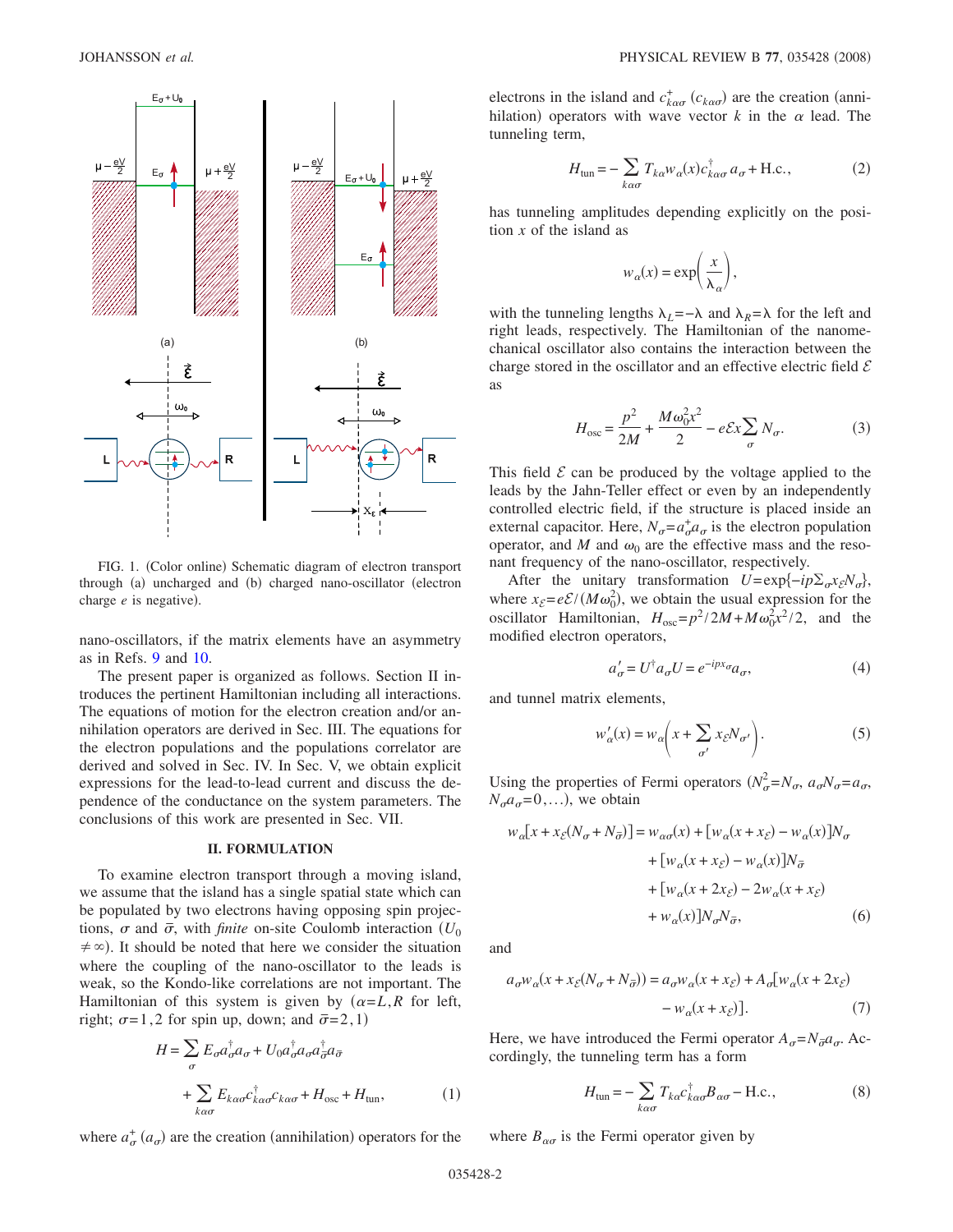$$
B_{\alpha\sigma} = a_{\sigma}(u_{\alpha} + v_{\alpha}N_{\bar{\sigma}}),\tag{9}
$$

<span id="page-2-5"></span>with the first term responsible for the electron tunneling from the unoccupied island and the second one describing the electron transfer through the double-populated level. Here,

$$
u_{\alpha} = u_{\alpha}^{mn} \rho_{mn} \text{ and } v_{\alpha} = v_{\alpha}^{mn} \rho_{mn}, \qquad (10)
$$

where

$$
\rho_{mn} = |m\rangle\langle n| \quad (m, n = 0, 1, \dots) \tag{11}
$$

<span id="page-2-0"></span>are the eigenstates of the mechanical oscillator Hamiltonian, and the matrix elements of the tunneling amplitudes are given by

$$
u_{\alpha}^{mn} = \langle m | \exp\left(\frac{x}{\lambda_{\alpha}}\right) \exp(-ipx_{\mathcal{E}}) | n \rangle \tag{12}
$$

<span id="page-2-1"></span>and

$$
v_{\alpha}^{mn} = u_{\alpha}^{mn} \bigg[ \exp\bigg(\frac{x}{\lambda_{\alpha}}\bigg) - 1 \bigg].
$$
 (13)

Equations  $(12)$  $(12)$  $(12)$  and  $(13)$  $(13)$  $(13)$  can be considered as a generalization of the Frank-Condon factors<sup>14</sup> accounting for the overlap integral of the vibrational states before and after the transition. It is evident that the Frank-Condon factors are different for the first and second electrons entering the island because the center of the oscillations is shifted in the case of the charged island (see Fig.  $1$ ). It should be emphasized that by introducing the operators  $B_{\alpha\sigma}$ , we are able to derive the equations of motion *analytically*, without the use of the Hartree-Fock approximation, assuming only a *weak* leadisland tunneling coupling. From a general point of view, the method presented here is equivalent to the master equation approach.

#### **III. EQUATIONS OF MOTION**

Equations of motion for the island electron operators obtained from the Hamiltonian  $[Eq. (1)]$  $[Eq. (1)]$  $[Eq. (1)]$  are given by

$$
i\dot{a}_{\sigma} = E_{\sigma}a_{\sigma} + U_0A_{\sigma} - \sum_{k\alpha\sigma} T_{k\alpha\sigma}^{\dagger} (u_{\alpha\sigma}^{\dagger} + v_{\alpha\sigma}^{\dagger} N_{\overline{\sigma}}) c_{k\alpha\sigma} + \sum_{k\alpha\sigma} T_{k\alpha\overline{\sigma}} c_{k\alpha\overline{\sigma}}^{\dagger} a_{\sigma} a_{\overline{\sigma}} v_{\alpha\overline{\sigma}} + \sum_{k\alpha\sigma} T_{k\alpha\overline{\sigma}}^{\dagger} v_{\alpha\sigma}^{\dagger} a_{\sigma}^{\dagger} a_{\sigma} c_{k\alpha\overline{\sigma}} \tag{14}
$$

and

$$
i\dot{A}_{\sigma} = (E_{\sigma} + U_0)a_{\sigma} - \sum_{k\alpha\sigma} T_{k\alpha\sigma}^* (u_{\alpha\sigma}^{\dagger} + v_{\alpha\sigma}^{\dagger}) N_{\overline{\sigma}} c_{k\alpha\sigma} + \sum_{k\alpha\sigma} T_{k\alpha\overline{\sigma}} c_{k\alpha\overline{\sigma}}^{\dagger} a_{\overline{\sigma}} a_{\sigma} u_{\alpha\overline{\sigma}} + \sum_{k\alpha\sigma} T_{k\alpha\overline{\sigma}}^* (u_{\alpha\overline{\sigma}}^{\dagger} + v_{\alpha\overline{\sigma}}^{\dagger}) a_{\sigma}^{\dagger} a_{\sigma} c_{k\alpha\overline{\sigma}}.
$$
\n(15)

<span id="page-2-3"></span>Accordingly, equations for the *ensemble averaged* island populations can be written as

$$
\frac{d\langle N_{\sigma}\rangle}{dt} = -i\sum_{k\alpha\sigma} T_{k\alpha\sigma} \langle c_{k\alpha\sigma}^{\dagger} B_{\alpha\sigma} \rangle + \text{H.c.}
$$
 (16)

<span id="page-2-4"></span>
$$
\frac{d\langle N_{\sigma}N_{\bar{\sigma}}\rangle}{dt} = -i\sum_{k\alpha\sigma}T_{k\alpha\sigma}\langle c_{k\alpha\sigma}^{\dagger}A_{\alpha\sigma}\rangle(\langle u_{\alpha\sigma}\rangle + \langle v_{\alpha\sigma}\rangle) \n-i\sum_{k\alpha\sigma}T_{k\alpha\bar{\sigma}}\langle c_{k\alpha\bar{\sigma}}^{\dagger}A_{\alpha\bar{\sigma}}\rangle(\langle u_{\alpha\bar{\sigma}}\rangle + \langle v_{\alpha\bar{\sigma}}\rangle) + \text{H.c.}
$$
\n(17)

The equation of motion for the electron operators in the leads is given by

$$
i\dot{c}_{k\alpha\sigma} = E_{k\alpha\sigma}c_{k\alpha\sigma} - T_{k\alpha\sigma}B_{\alpha\sigma}.
$$
 (18)

<span id="page-2-2"></span>In the case of weak lead-island tunnel coupling, the solution of this equation can be represented as

$$
c_{k\alpha\sigma}(t) = c_{k\alpha\sigma}^{(0)}(t) - T_{k\alpha\sigma} \int dt_1 g_{k\alpha\sigma}^r(t, t_1) B_{\alpha\sigma}(t_1), \quad (19)
$$

where  $c_{k\alpha\sigma}^{(0)}(t)$  is the unperturbed electron operator and  $g_{k\alpha\sigma}^r(t,t_1)$  is the retarded Green's function of the electrons in the leads given by

$$
g_{k\alpha\sigma}^r(t,t_1) = -i\langle [c_{k\alpha\sigma}^{(0)}(t), c_{k\alpha\sigma}^{(0)\dagger}(t_1)]_{\dagger} \rangle \theta(t-t_1) = -ie^{-iE_{k\alpha\sigma}(\tau)}\theta(\tau),
$$
\n(20)

where  $[\dots, \dots]_+$  is the anticommutator,  $\tau = t - t_1$ , and  $\theta(\tau)$  is the unit step function. It should be emphasized that the non-Markovian dynamics involved in Eq. ([19](#page-2-2)) allows us to reveal manifestations of the oscillatory mechanical motion during the tunneling events.

# **IV. ELECTRON POPULATIONS AND POPULATIONS CORRELATOR**

# **A. Free-evolution approximation**

To determine electron populations in the island and the correlator of the populations having different spin projections, we substitute Eq.  $(19)$  $(19)$  $(19)$  into Eqs.  $(16)$  $(16)$  $(16)$  and  $(17)$  $(17)$  $(17)$ . The correlators of the type  $\langle c_{k\alpha\sigma}^{(0)+}(t)B_{\alpha\sigma}(t)\rangle$  can be rewritten using the formula

$$
\sum_{k\alpha\sigma} T_{k\alpha\sigma} \langle c_{k\alpha\sigma}^{(0)\dagger}(t) B_{\alpha\sigma}(t) \rangle = - \sum_{k\alpha\sigma} |T_{k\alpha\sigma}|^2 \int_{-\infty}^t dt_1 \langle c_{k\alpha\sigma}^{(0)\dagger}(t) c_{k\alpha\sigma}^{(0)}(t_1) \rangle
$$

$$
\times \langle [B_{\alpha\sigma}(t), B_{\alpha\sigma}^{\dagger}(t_1)]_{\dagger} \rangle. \tag{21}
$$

To decouple the correlators for the electron operators in the island, we use the approximation of their free evolution, which is valid in the case of weak lead-island tunneling. The free evolutions of the operators  $a_{\sigma}$ ,  $A_{\sigma}$ , and  $B_{\alpha\sigma}$  are given by

$$
a_{\sigma}(t) = e^{-iE_{\sigma}} [a_{\sigma}(t_1) - (1 - e^{-iU_0 \tau}) A_{\sigma}(t_1)],
$$
 (22)

$$
A_{\sigma}(t) = e^{-i(E_{\sigma} + U_0)\tau} A_{\sigma}(t_1),
$$
\n(23)

and

$$
B_{\alpha\sigma}(t) = e^{-iE_{\sigma} \tau} [a_{\sigma}(t_1) - A_{\sigma}(t_1)] u_{\alpha\sigma}(t)
$$
  
+ 
$$
e^{-i(E_{\sigma} + U_0)\tau} A_{\sigma}(t_1) (u_{\alpha\sigma} + v_{\alpha\sigma})(t).
$$
 (24)

Accordingly,

035428-3

and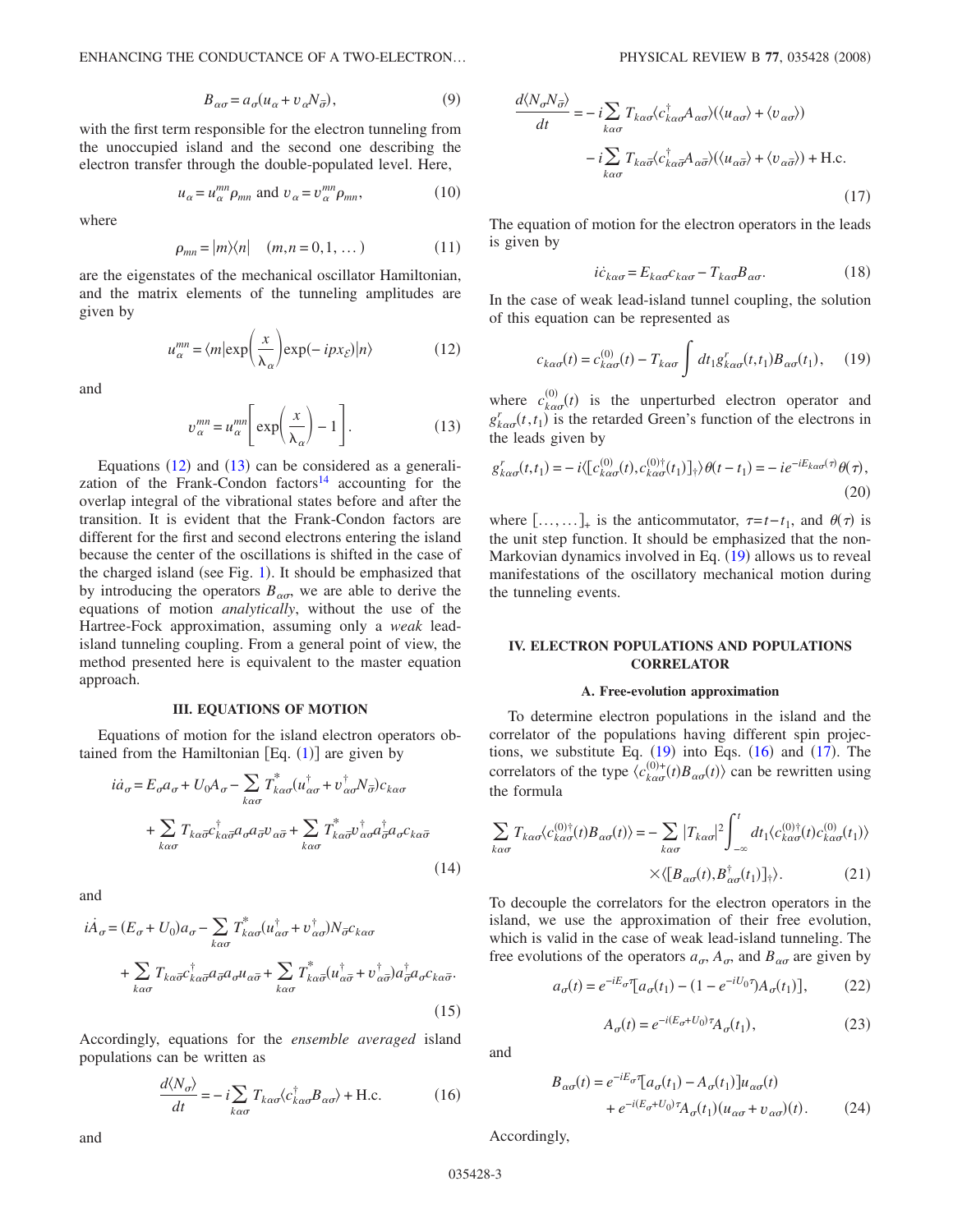$$
\langle B_{\alpha\sigma}(t)B_{\alpha\sigma}^{\dagger}(t_{1})\rangle = e^{-iE_{\sigma}\tau}\langle u_{\alpha\sigma}(t)u_{\alpha\sigma}^{\dagger}(t_{1})\rangle\langle 1 - N_{\sigma} - N_{\overline{\sigma}} + N_{\sigma}N_{\overline{\sigma}}\rangle
$$
  
+ 
$$
e^{-i(E_{\sigma}+U_{0})\tau}\langle [u_{\alpha\sigma}(t) + v_{\alpha\sigma}(t)]
$$
  

$$
\times [u_{\alpha\sigma}^{\dagger}(t_{1}) + v_{\alpha\sigma}^{\dagger}(t_{1})]\rangle\langle N_{\overline{\sigma}} - N_{\sigma}N_{\overline{\sigma}}\rangle, \qquad (25)
$$

and

$$
\langle B_{\alpha\sigma}^{\dagger}(t_1)B_{\alpha\sigma}(t)\rangle = e^{-iE_{\sigma}\tau}\langle u_{\alpha\sigma}^{\dagger}(t_1)u_{\alpha\sigma}(t)\rangle\langle N_{\sigma} - N_{\sigma}N_{\overline{\sigma}}\rangle
$$
  
+ 
$$
e^{-i(E_{\sigma}+U_0)\tau}\langle [u_{\alpha\sigma}^{\dagger}(t_1) + v_{\alpha\sigma}^{\dagger}(t_1)]
$$
  

$$
\times [u_{\alpha\sigma}(t) + v_{\alpha\sigma}(t)]\rangle\langle N_{\sigma}N_{\overline{\sigma}}\rangle. \tag{26}
$$

The free-evolution approximation can also be used to calculate the correlators of the mechanical operators. Using  $\rho_{mn}(t) = e^{i\omega_{mn}(t-t_1)} \rho_{mn}(t_1)$ , we obtain

$$
\langle u_{\alpha\sigma}(t)u_{\alpha\sigma}^{\dagger}(t_{1})\rangle = \sum_{mn} |u_{\alpha\sigma}^{mn}|^{2} e^{i\omega_{mn}\tau} \langle \rho_{m}\rangle,
$$
  

$$
\langle u_{\alpha\sigma}^{\dagger}(t)u_{\alpha\sigma}(t_{1})\rangle = \sum_{mn} |u_{\alpha\sigma}^{mn}|^{2} e^{-i\omega_{mn}\tau} \langle \rho_{n}\rangle,
$$
 (27)

where  $\langle \rho_n \rangle = \langle \rho_{nn} \rangle$  is the steady-state distribution of the mechanical degrees of freedom and  $\omega_{mn} = \epsilon_m - \epsilon_n = \omega_0(m - n)$ .

## **B. Electron occupations**

In the absence of an external magnetic field, the averaged electron populations,  $\langle N_1 \rangle$  and  $\langle N_2 \rangle$ , should be equal:  $\langle N_1 \rangle$  $\equiv \langle N_2 \rangle = \langle N \rangle$ . As a result, we obtain the following equations for the averaged electron occupation  $\langle N \rangle$  and for the correlation function of the populations with opposite spin projections,  $\langle N_1 N_2 \rangle$ ,

$$
\eta_1 \langle N_1 N_2 \rangle = \eta_2 \langle N \rangle, \quad \eta_3 \langle N \rangle + \eta_4 \langle N_1 N_2 \rangle = \eta_0, \quad (28)
$$

<span id="page-3-0"></span>having the simple solutions

$$
\langle N \rangle = \frac{\eta_0 \eta_1}{\eta_1 \eta_3 + \eta_2 \eta_4}, \quad \langle N_1 N_2 \rangle = \frac{\eta_0 \eta_2}{\eta_1 \eta_3 + \eta_2 \eta_4}.
$$
 (29)

We introduce the following coefficients:

$$
\eta_0 = \sum_{\alpha} \sum_{mn} \Gamma_{\alpha} |u_{\alpha}^{mn}|^2 \langle \rho_m \rangle F_{\alpha} (E_0 - \omega_{mn}),
$$
  

$$
\eta_1 = \sum_{\alpha} \sum_{mn} \Gamma_{\alpha} |u_{\alpha}^{mn}|^2 e^{2x \xi / \lambda_{\alpha}} [\langle \rho_n \rangle
$$
  

$$
+ \langle \rho_m - \rho_n \rangle F_{\alpha} (E_0 + U_0 - \omega_{mn})],
$$
  

$$
\eta_2 = \sum_{\alpha} \sum_{mn} \Gamma_{\alpha} |u_{\alpha}^{mn}|^2 e^{2x \xi / \lambda_{\alpha}} \langle \rho_m \rangle F_{\alpha} (E_0 + U_0 - \omega_{mn}),
$$

$$
\eta_3 = \sum_{\alpha} \sum_{mn} \Gamma_{\alpha} |u_{\alpha}^{mn}|^2 [\langle \rho_n \rangle + \langle \rho_m - \rho_n \rangle F_{\alpha} (E_0 - \omega_{mn})
$$
  
+  $\langle \rho_m \rangle F_{\alpha} (E_0 - \omega_{mn}) - e^{2x_{\xi}/\lambda_{\alpha}} \langle \rho_m \rangle F_{\alpha} (E_0 + U_0 - \omega_{mn})],$   

$$
\eta_4 = \sum_{\alpha} \sum_{mn} \Gamma_{\alpha} |u_{\alpha}^{mn}|^2 [\langle \rho_n - \rho_m \rangle F_{\alpha} (E_0 - \omega_{mn})
$$
  
-  $e^{2x_{\xi}/\lambda_{\alpha}} \langle \rho_n - \rho_m \rangle F_{\alpha} (E_0 + U_0 - \omega_{mn})$   
+  $(e^{2x_{\xi}/\lambda_{\alpha}} - 1) \langle \rho_n \rangle].$  (30)

<span id="page-3-1"></span>

FIG. 2. (Color online) Electron populations (for spin up,  $\sigma=1$ , in red, for spin down,  $\sigma = 2$ , in dashed black), populations correlator (dotted-dashed intermediate purple curve), and cumulant (green dotted curve at the bottom) as functions of the energy of the nanooscillator electron state.

Here,  $F_{\alpha}(E)$  are the electron Fermi distribution functions in the corresponding lead and  $\langle \cdots \rangle$  means ensemble averaging. In the wide-band limit, we can introduce the tunnel rate as

$$
\Gamma_{\alpha\sigma} = 2\pi \sum_{k} |T_{k\alpha\sigma}|^2 \delta(\omega - E_{k\alpha\sigma}). \tag{31}
$$

In this work, we examine the case of a very small sourcedrain voltage applied to the system, so the density matrix of the mechanical oscillator has the equilibrium form  $(k_B=1)$ ,

$$
\rho_m = e^{-\hbar \omega_0 m/T} (1 - e^{-\hbar \omega_0/T}). \tag{32}
$$

We plot the solutions  $[Eq. (29)]$  $[Eq. (29)]$  $[Eq. (29)]$  as well as the second cumulant,

$$
K_N = \langle N_1 N_2 \rangle - \langle N \rangle^2, \tag{33}
$$

in Fig. [2](#page-3-1) as functions of the separation between the energy of the island level  $E_{\sigma}$  and the equilibrium chemical potential  $\mu$ of the leads. The following set of parameters, associated with  $C_{60}$ , was chosen:<sup>5</sup> the charging energy,  $U_0$ =270 meV, the fundamental frequency,  $\hbar \omega_0 = 5$  meV, and the fundamental uncertainty of the oscillator position,

$$
r_0 = \sqrt{\hbar/2M\omega_0} = 3.8 \text{ pm}.
$$

The magnetic field is taken to be zero (so  $E_{\sigma} = E_{\bar{\sigma}}$ ), *T*  $= 77$  K,  $eV = 0.5$  meV, and  $\lambda = 4$  pm. It is evident from Fig. [2](#page-3-1) that when the electron energy level on the island becomes smaller than  $\mu$  (modulo thermal broadening), the island is single populated and, when the energy separation between  $E_{\sigma}$  and  $\mu$  is larger than the charging energy, the island is double populated, as expected. It should be emphasized that although the *ensemble averaged* values of both electron populations are nonzero in the case of single occupation, the population correlator is zero, meaning that the electron having only one of the spin projections can be found in the specific sample. This Pauli repulsion also manifests itself in the negative value of the cumulant  $K_N$  in the single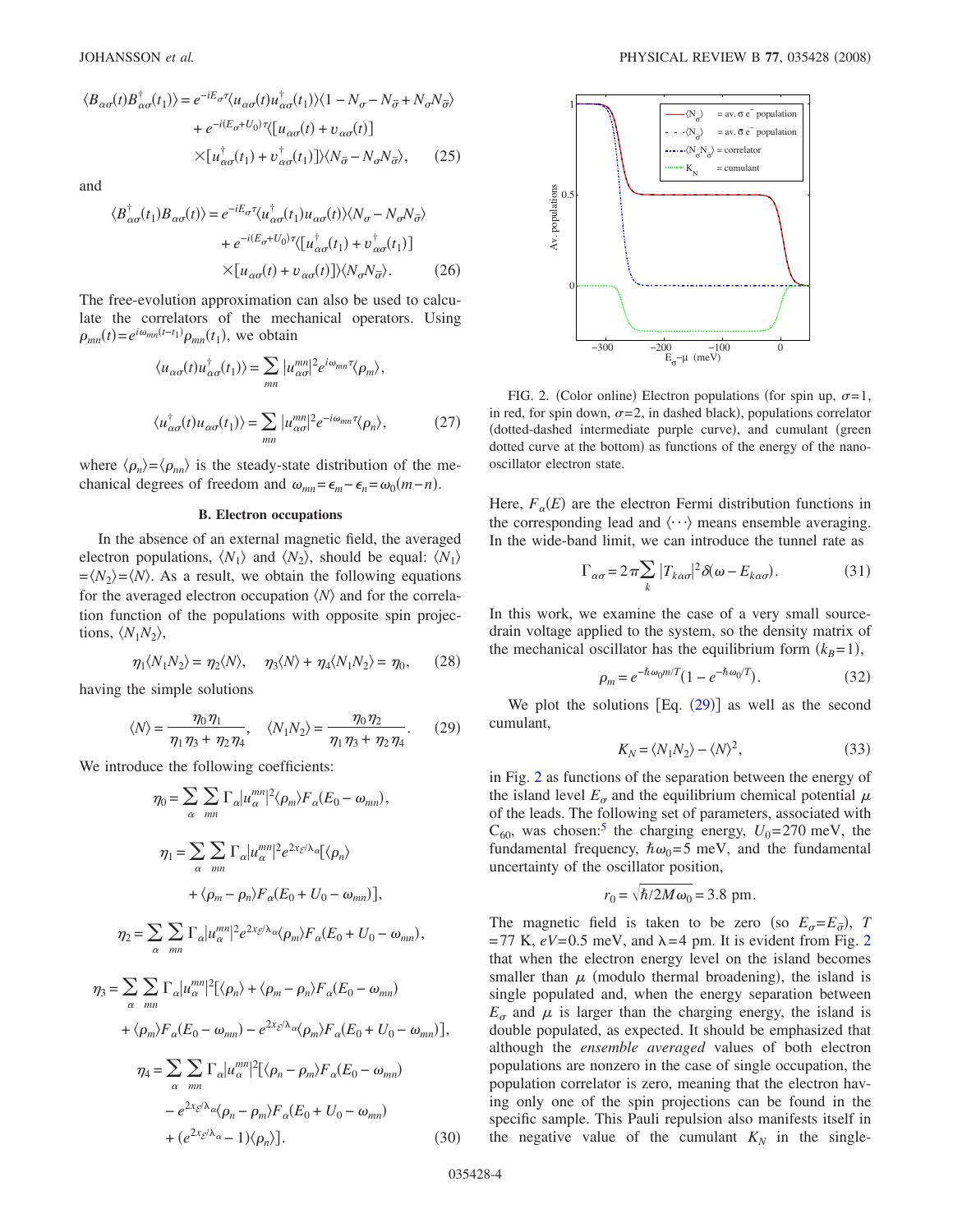occupation regime. It should be also noted that the functional dependencies of Fig. [2](#page-3-1) do *not* depend on the value of  $x_{\mathcal{E}}$  and the asymmetry of the couplings to the left and right leads.

### **V. ELECTRON CURRENT AND CONDUCTANCE**

The current flow of electrons having  $\sigma$  projection of the spin from the  $\alpha$  lead can be defined as

$$
I_{\alpha\sigma} = e \frac{d}{dt} \sum_{k} \langle c_{k\alpha\sigma}^{\dagger} c_{k\alpha\sigma} \rangle = ie \sum_{k} T_{k\alpha\sigma} \langle c_{k\alpha\sigma}^{\dagger} B_{\alpha\sigma} \rangle + \text{H.c.}
$$
\n(34)

Using the same approximations as in the previous section, we obtain

<span id="page-4-1"></span>
$$
I_{\alpha} = e\Gamma_{\alpha} \sum_{mn} |u_{\alpha}^{mn}|^2 \langle [1 - F_{\alpha} (E_0 - \omega_{mn})] \langle N - N_1 N_2 \rangle \langle \rho_n \rangle
$$
  

$$
- F_{\alpha} (E_0 - \omega_{mn}) \langle 1 - 2N_0 + N_1 N_2 \rangle \langle \rho_m \rangle
$$
  

$$
+ e^{2x \varepsilon / \lambda_{\alpha}} \langle [1 - F_{\alpha} (E_0 + U_0 - \omega_{mn})] \langle N_1 N_2 \rangle \langle \rho_n \rangle
$$
  

$$
- F_{\alpha} (E_0 + U_0 - \omega_{mn}) \langle N - N_1 N_2 \rangle \langle \rho_m \rangle \rangle).
$$
 (35)

The associated conductance,

$$
G = 2\frac{I_L}{V},\tag{36}
$$

is presented in Fig. [3](#page-4-0) as a function of  $(E_0 - \mu)$  and  $x_{\mathcal{E}}$  using the same parameters as in Fig. [2](#page-3-1) with coupling constants  $h\Gamma_L$ = 0.1 meV and  $h\Gamma_R$ = 0.002 meV and temperatures (a) *T*  $=$  4 K and (b)  $T=$  77 K. The projections of the threedimensional plots unto both the "*G* versus  $(E_{\sigma} - \mu)$ " and "*G* versus  $x_{\mathcal{E}}$ " planes are shown in Fig. [3](#page-4-0)(c). One can see from Fig. [3](#page-4-0) that the magnitudes of the conductance peaks, associated with the first and second electrons entering the island, are only equal to each other for  $x_{\mathcal{E}}=0$  (conventional Coulomb-blockade case). Moreover, the conductance through the *charged* island is *drastically enhanced* at positive moderate values of  $x<sub>f</sub>$ . It should be noted that the electric field-induced shift would not produce a conductance enhancement for the *immobile* island because the exponential increase of the tunnel matrix element between the island and one of the leads is compensated by the same exponential decrease of the tunnel matrix element coupling to the other lead. However, for the *mobile* island, these matrix elements are averaged over the island oscillatory motion and the shift is not canceled out. This is even more pronounced for the charged island where the center of the oscillations is already shifted by the presence of the first electron. Formally, the account of the oscillatory mechanical motion during the tunneling events becomes possible due to the *non-Markovian* character of the equation of motion. The dependence of the conductance peaks on  $x<sub>F</sub>$  has a Gaussian form (coming from the Frank-Condon factors) with the centers shifted to two different positive values of  $x_{\mathcal{E}}$ . With increasing temperature, the conductance peaks become broader and the shift is increased, as seen in Fig. [3.](#page-4-0) This shift can be attributed to the phonon-blockade effect discussed in Refs. [9](#page-6-7) and [14.](#page-6-12) It should be noted that the bias-voltage independent displace-

<span id="page-4-0"></span>

FIG. 3. (Color online) Conductance of the nano-oscillator as a function of the state energy  $(E_{\sigma} - \mu)$  and the oscillator shift *x*<sub>E</sub> in an external electric field  $\mathcal{E}$ , with a tunneling length  $\lambda = 4$  pm,  $h\Gamma_L$  $T = 0.1$  meV, and  $h\Gamma_R = 0.002$  meV for (a)  $T = 4$  K and (b)  $T = 77$  K. (c) Left: projections to the "*G* versus  $(E_{\sigma} - \mu)$ " plane. Right: projections to the "*G* versus  $x_{\mathcal{E}}$ " plane. The dashed red (continuous blue) peak  $p_1$  ( $p_2$ ) denotes the conductance peak at  $E_{\sigma} = \mu$  ( $E_{\sigma} = \mu$ )  $-U_0$ ). When  $x_{\mathcal{E}}=0$ , p<sub>1</sub> and p<sub>2</sub> have an equal conductance, corresponding to the usual Coulumb-blockade results.

ment  $x_{\mathcal{E}}$  can be created, for example, by nearby charge impurities, image charges, device geometry, etc.<sup>3</sup>

We also examine the temperature dependence of the conductance peak magnitude. For the *immobile* island, one can expect either no temperature dependence, in the case of quantum-mechanical tunneling or thermal-activation dependence, in the case of over-the-barrier hopping transport.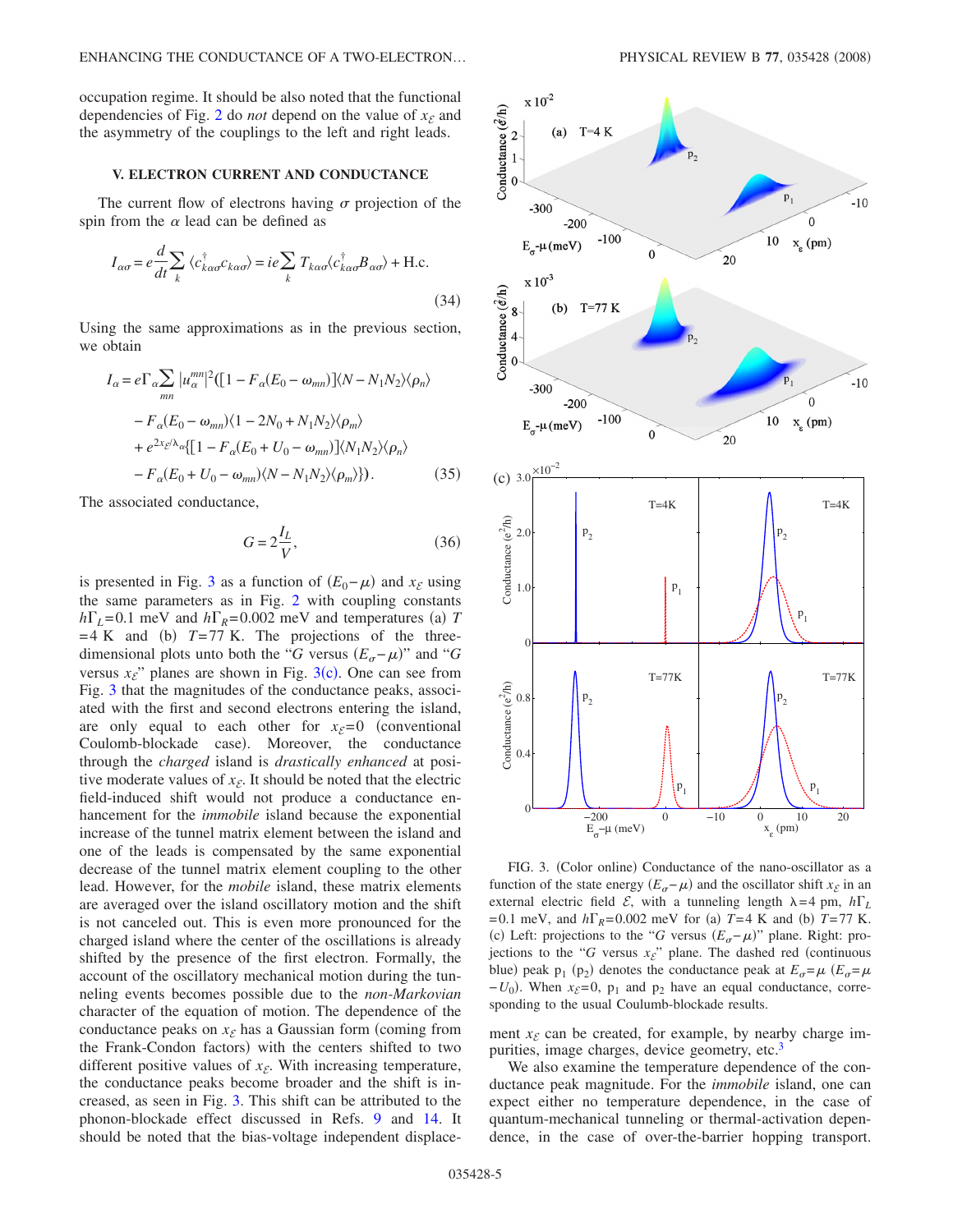<span id="page-5-0"></span>

FIG. 4. (Color online) Temperature dependence of the conductance  $G(T)$  for various tunneling lengths  $\lambda$  and for an oscillator shift  $x_{\mathcal{E}} = 0$ . The yellow (shadowed) ellipse is the low-temperature regime where  $G \sim T^{-1}$ .

However, deviations from such behaviors were observed both in transport through single molecules<sup>15</sup> and in the resistivity of manganites.<sup>16</sup> Theoretically, it was shown that either the mechanical motion of the nanoconductor or coupling to the quantized thermal modes<sup>7[,17](#page-6-16)</sup> can lead to exotic types of temperature dependence. These can be seen in Fig. [4](#page-5-0) for various values of  $\lambda$  at  $x_{\mathcal{E}} = 0$ . It should be noted that the curves are identical for both peaks in this case. For nonzero  $x<sub>\epsilon</sub>$ , the temperature dependence becomes even more complicated for small  $\lambda$ , as can be seen in Figs.  $5(a)$  $5(a)$  and  $5(b)$  for the charged and uncharged shuttles, respectively, because of the temperature-induced shift of the peak position (see Fig. [3](#page-4-0)). It should be emphasized that the functional dependencies at small  $\lambda$  are very *different* for the two conduction peaks, with the peak for the second electron being almost an order of magnitude larger.

The current  $I_{\alpha\sigma}$  through the shuttle is extremely sensitive to the value of  $\lambda$  because it appears in several exponents of Eq. ([35](#page-4-1)). It is evident from Fig. [4](#page-5-0) that the smaller  $\lambda$  is, the larger the conductance of the system becomes. Therefore, the quality of the leads plays a more important role in the electrical properties of nano-oscillators than in most standard electronic devices.

## **VI. CONCLUSIONS**

In conclusion, we have examined electron transport through a mobile island which can contain one or two electrons. We have derived the equations of motion for the electron creation and/or annihilation operators and have been able to evaluate them *without* using the Hartree-Fock approximation) by introducing a complex Fermi operator  $B_{\alpha\sigma}$ [Eq. ([9](#page-2-5))]. Based on this microscopic approach, the equations for the island populations and the correlator of the populations have been derived and solved. They are involved in the

<span id="page-5-1"></span>

FIG. 5. (Color online) Temperature dependence of the conductance  $G(T)$  (for various tunneling lengths  $\lambda$  and for an oscillator shift  $x_{\mathcal{E}} = 5$  pm) for (a)  $p_1$  at  $E_{\sigma} = \mu$  and (b)  $p_2$  at  $E_{\sigma} = \mu - U_0$ . The conductance can vary orders of magnitude for small changes in  $\lambda$ .

expression for the electron current through the structure, also obtained microscopically. We have shown that in the presence of an external electric field (produced either by the voltage applied to the system, by the Jahn-Teller effect in the molecular junctions, or by an external capacitor) and an asymmetry in the coupling of the island to the leads, the conductance of the second electron entering the *charged* island is greatly enhanced. The temperature dependence of the conductance has been also discussed.

#### **ACKNOWLEDGMENTS**

This work was supported in part by the National Security Agency, Laboratory of Physical Sciences, Army Research Office, JSPS CTC Program, and National Science Foundation Grant No. EIA-0130383.